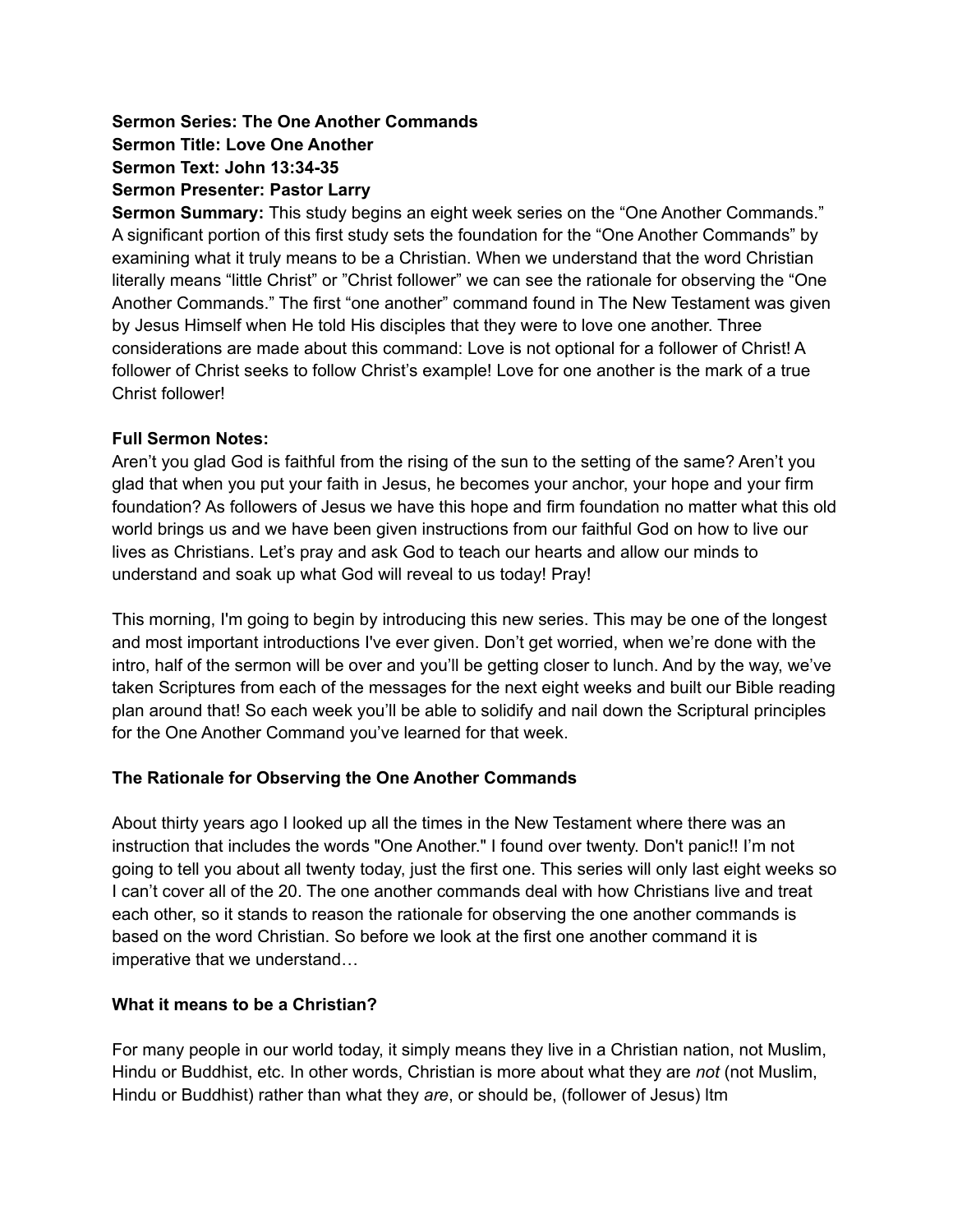For some, to be Christian is about what you don't do. I don't do this or that or that or that either. For some Christian is all about what you're against. Don't get me wrong, there are things a truly Christian person should not do, but it's a sad thing if the world only knows us for what we don't do. For many in the U.S. the word Christian designates whether or not you attend church on a regular basis. For the more involved church goers, it's not church attendance that makes one a Christian but a personal decision to accept Christ as Savior. So for these people being a Christian designates whether or not a person has soul salvation. Soul salvation is the first step towards being Christian. Don't lose me here. I'm not going to preach a sermon on earning salvation by works because it can't be done. We learned that clearly in last week's message. But Jesus once said this...

Matthew 5:20 For I tell you that unless your righteousness surpasses that of the Pharisees and the teachers of the law, you will certainly not enter the kingdom of heaven.

Yikes! We might just have a problem here! None of us are that good, but stay with me and you'll see where I'm going. It is vital for a person to understand it is not nationality or family background or church attendance or even church membership that brings salvation to a person's heart and soul. It's not how good you have been or become. It is, rather, the admission that one has sinned and needs a Savior, a belief that Jesus Christ died on a cross in order to make salvation possible, and a commitment to Him as Savior and Lord! And when I say Lord, let me be clear, I'm not saying you have to become perfect and get everything fixed before you come to Jesus as Lord. As I said last week, we don't get cleaned up to come to God, we come to God to get cleaned up! But we've got to have a heart that is open to letting Jesus' precious blood cleanse us of our sin and then allowing The Holy Spirit begin His transforming work in our lives day by day. As I've said before,

"Letting Jesus become your Savior is a 'one and done'! Letting Jesus be your Lord is a daily decision made throughout the day!"

So you must understand that salvation brings us eternal life through a personal relationship with God and brings us the ability to walk in fellowship with God on a daily basis. Once a person is saved and adopted into the family of God that adoption is complete and cannot be revoked by anyone! God won't revoke it and you can't revoke it! However, our fellowship with God depends on our willingness to walk with Him and talk with Him and submit to Him daily. It's important for me to read a Scripture I read to you last week. I want to make sure there is no confusion concerning what I'm going to teach you about what it means to be Christian.

Romans 10:9 That if you confess with your mouth, "Jesus is Lord," and believe in your heart that God raised him from the dead, you will be saved.

Romans 10:10 For it is with your heart that you believe and are justified, and it is with your mouth that you confess and are saved.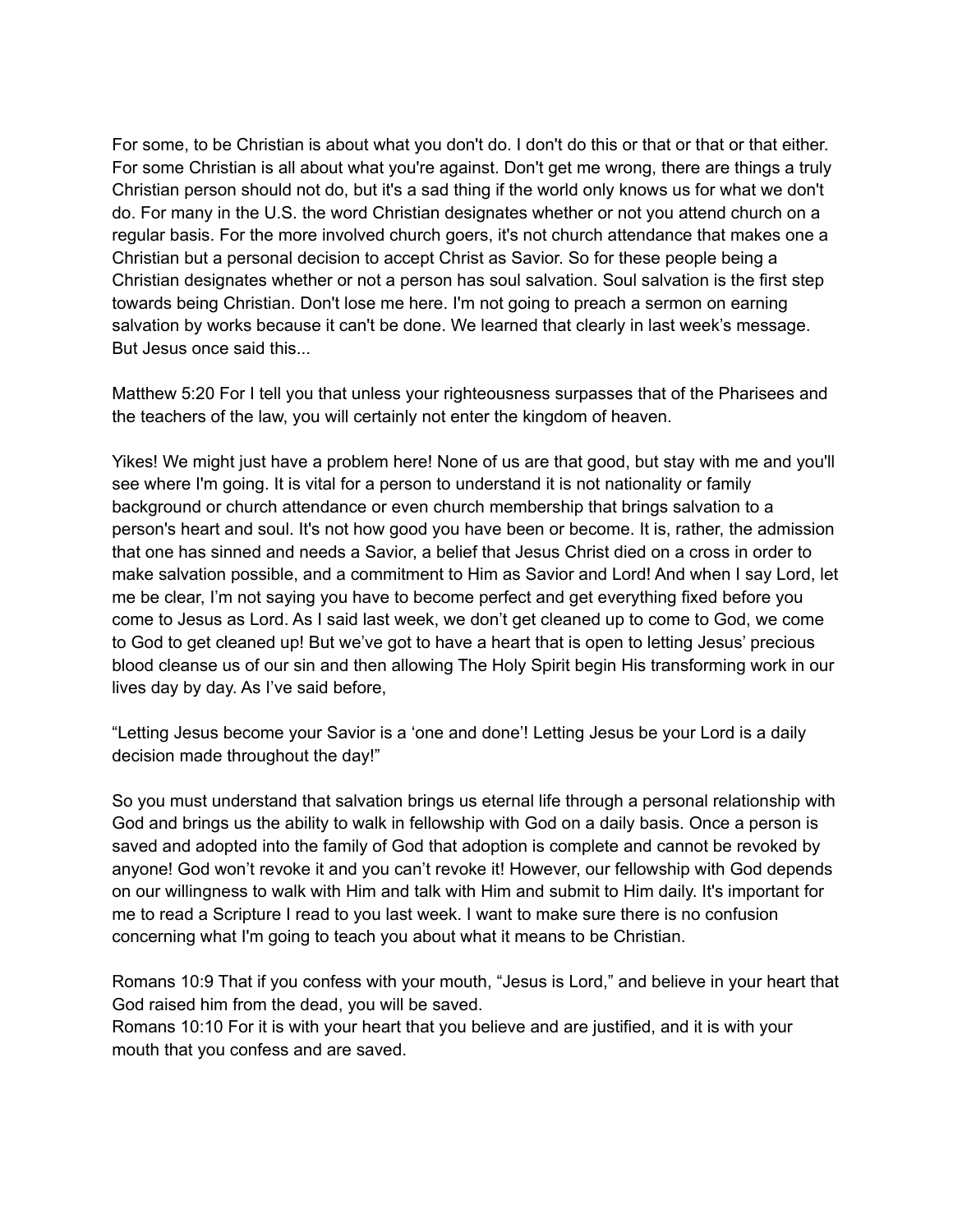These two verses tell us about salvation, about admitting we've sinned, about being forgiven for sin, about accepting Christ as savior, and beginning the process of allowing Jesus to be our Lord daily! Salvation of the soul is the beginning of salvation for our lives. Why do I say the beginning of salvation for our lives? When we accept Christ as our Savior, our name is written in the Lamb's book of Life. Our past sins are forgiven. Our future in heaven is a promise secure in Christ. Jesus said...

John 10:28 I give them eternal life, and they shall never perish; no-one can snatch them out of my hand.

John 10:29 My Father, who has given them to me, is greater than all; no-one can snatch them out of my Father's hand.

John 10:30 I and the Father are one."

Now that's security!!! But listen to what the Word says about our lives from the moment we receive Christ until the day we are called home to heaven...

Philippians 2:12 Therefore, my dear friends, as you have always obeyed—not only in my presence, but now much more in my absence—continue to work out your salvation with fear and trembling,

Philippians 2:13 for it is God who works in you to will and to act according to his good purpose. Philippians 2:14 Do everything without complaining or arguing,

Philippians 2:15 so that you may become blameless and pure, children of God without fault in a crooked and depraved generation, in which you shine like stars in the universe Philippians 2:16 as you hold out the word of life—in order that I may boast on the day of Christ that I did not run or labour for nothing.

Did you notice? It did not say work for your salvation, it said work out your salvation. In other words, you allow the power of God's salvation to not only save your soul but to begin a transforming work in your life here and now. Dr. Frank Stagg put it this way in his book "The Doctrine of Christ"...

"Jesus came not just as a teacher but with a new way of life. He came to incorporate that way into his followers. Jesus had something vital to offer but also to demand. He did not come just to give us a new destination (heaven instead of hell)."

You see, some have erroneously believed that once a person gets "saved" they can just live any old way they want, sin all they want and it doesn't matter. How tragic. First of all, if that person has truly seen what Jesus had to do on the cross to pay for our sins, and called on the Name of The Lord to be saved, that doesn't mean they won't mess up or make mistakes, but they will be saddened when they do, and The Holy Spirit of God will convict their hearts over their sin. God's Word has something to say about this.

Romans 5:20 The law was added so that the trespass might increase. But where sin increased, grace increased all the more,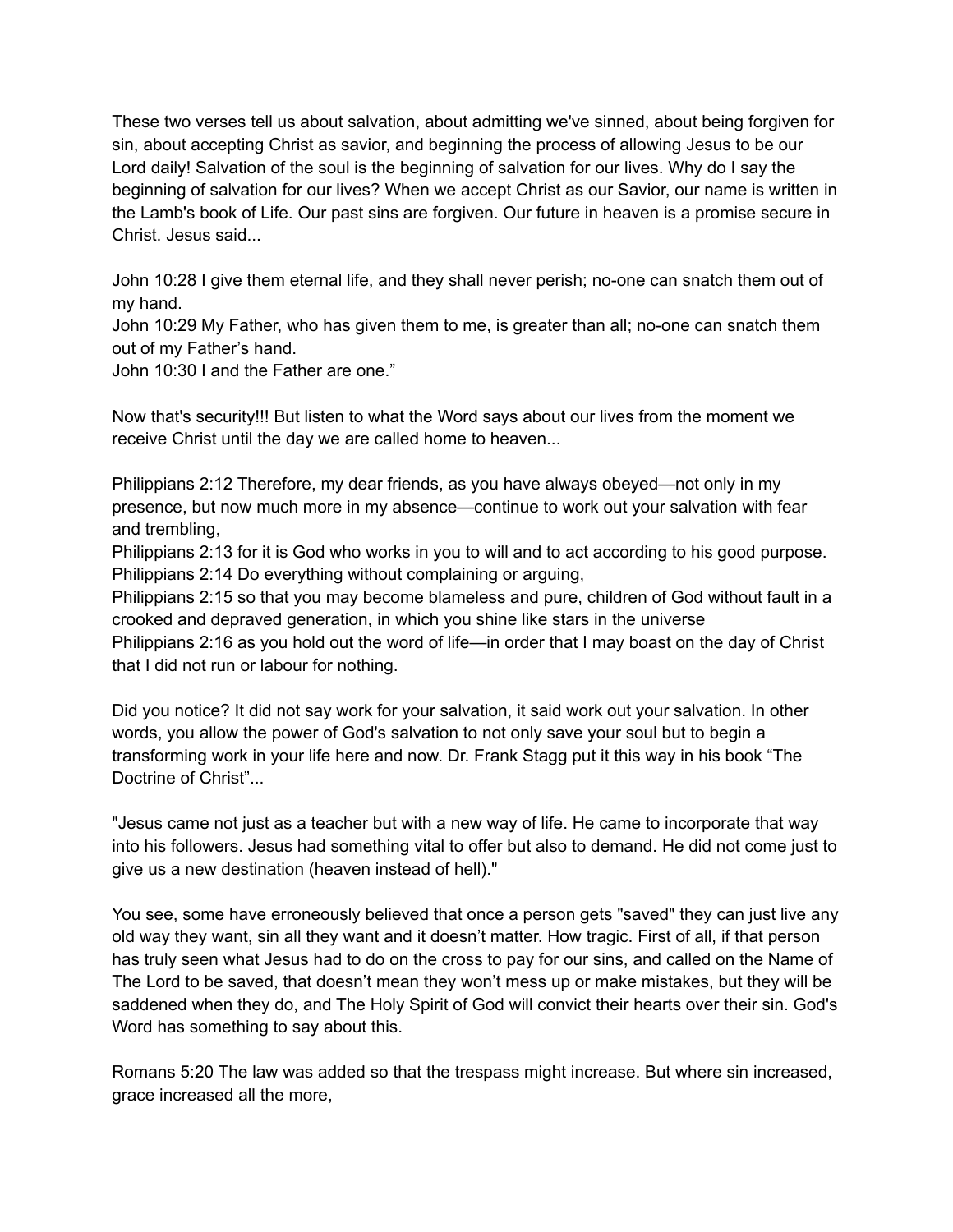Romans 5:21 so that, just as sin reigned in death, so also grace might reign through righteousness to bring eternal life through Jesus Christ our Lord. Romans 6:1 What shall we say, then? Shall we go on sinning, so that grace may increase? Romans 6:2 By no means! We died to sin; how can we live in it any longer?

You see, when a person truly accepts Christ as Savior I believe they have a change of heart and they want to live a different life. This doesn't mean they are never tempted or never struggle with sin, but they realize what Christ went through to pay for their sin and they don't want to wallow in the mess that was destroying their life before they met Christ. And this is important to know: if you're ever tempted to just be satisfied with salvation for your soul and you decide you won't bother with allowing salvation to permeate you life, then know this:

When Satan loses the battle for your eternal soul, he immediately wages a fierce battle for your life on this earth.

And if Satan can't have your soul, he'll fight to destroy your joy, your integrity, your influence in this world and your witness to the lost and hurting.

How will he do this? What will be his strategy? One of the first things he'll try to destroy is your fellowship with God. While he can't do anything about the fact that you now have a relationship with God and have become a Christian, by soul salvation definition, Satan will seek to keep you from being Christian by another definition. And what would that definition be? The Greek word for Christian is...

Xristianos - "Christ follower"

Check out this discussion on the word from Jerry Vine's Expository Dictionary of Biblical Words, (Copyright © 1985, Thomas Nelson Publishers.)

"christianos NT:5546, 'Christian,' a word formed after the Roman style, signifying an adherent of Jesus, was first applied to such by the Gentiles and is found in Acts 11:26; 26:28; 1 Peter 4:16. As applied by Gentiles there was no doubt an implication of scorn, as in Agrippa's statement in Acts 26:28.

Acts 26:28 Then Agrippa said to Paul, "Do you think that in such a short time you can persuade me to be a Christian?"

Tacitus, writing near the end of the first century, says, 'The vulgar call them Christians.' Why was it an implication of scorn? Early Christians were living the teachings of Christ and the ungodly didn't understand it so they tried to make fun of them by calling them…

"Little Christ" or "Christ Followers."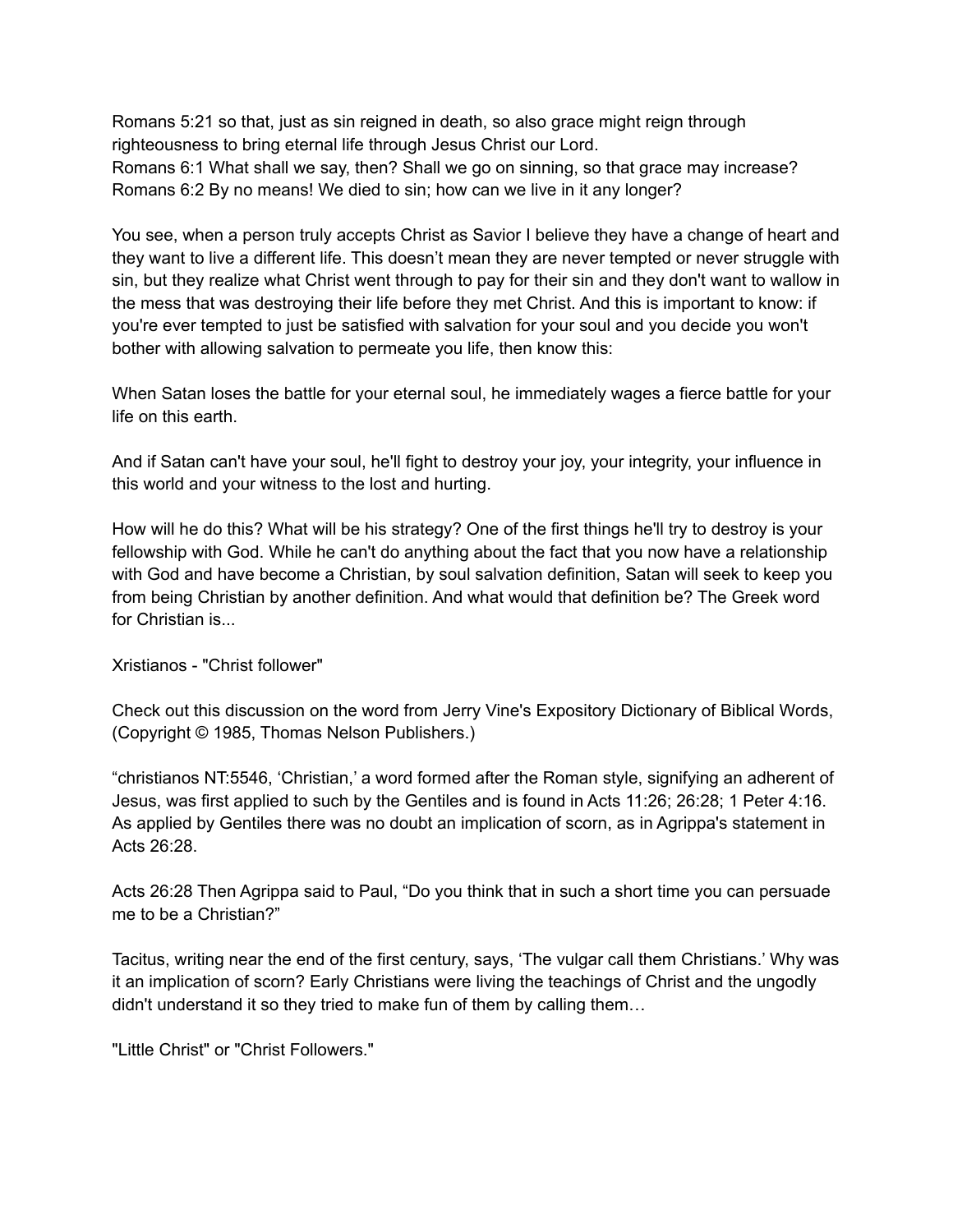The early Christians were trying to be like Jesus. They were trying to follow His teachings. They weren't perfect, but people in the world saw enough authenticity to call them Christians, Christ followers. Again I will use the word tragic. Tragically, down through the years, many have called themselves Christian, and even preached many things in the name of Christ, but there was a major problem. They weren't following Christ. People in the world use another word for this:

### Hypocrite!

Now let me make sure we are all clear. None of us are perfect. Hypocrites are not imperfect people who are trying to follow Christ. Hypocrites are imperfect people who aren't following Christ, but want everyone to think they are! It is these kinds of people that prompted the following statement from a person quite interested in the Christian faith...

"Let us think of the bulk of your people who preach the gospel. Do they spread the perfume of their lives? That is to me the sole criterion. All I want them to do is live Christian lives not to annotate them."

Annotate: To add notes to a text or diagram giving explanation or comment.

Who was this person I quoted? Gandhi. Wow! "All I want them to do is live Christian lives, not annotate them." In other words, if you live a Christian life, you won't have to do nearly as much explaining. People will see Christ in you. While I love apologetics and developing ways to help convince skeptics of the truth of Jesus and His teachings, I've come to realize that lifestyle either delivers the message with pin-point accuracy or hinders the message with inconsistency! I can do less defending and more proclaiming when I'm living what I preach! If we talked less religion and lived more Jesus, the integrity and effectiveness of our witness would grow exponentially. If our lives don't back our words, then we've got a problem. Again, it's not about being perfect, it's about being genuine. And the world can tell the difference!!! So here's the deal...

Soul salvation is so important, but it is only the beginning. It is a beginning that secures a wonderful ending, but it is only the beginning. It is the in-between that we are called upon to be Christian!!! When you look at a headstone at a cemetery you will see a name and the dates of their birth and death. In-between those two dates are a little dash. That dash represents their life. God wants us to use our dash, however long or short it may be, to follow Christ. To grow to be like Christ. To live in such a way that people in the world who know you would call you a "Christ Follower!" What does that look like and how can a person follow Jesus in this world? Is there a guide? A blueprint? A road map? A set of instructions? Yes there is! In the New Testament we find four Gospels accounts of Jesus' life. Beautiful accounts of His teachings and vibrant examples of how He lived and those should serve as our most important guide for living. And then, there's other writers in the New Testament like James, John, Peter and Paul, themselves followers of Christ, who gave wonderful insights on how to become more like Christ. And guess who gives us the first One Another Command in the New Testament? Jesus Himself! It's John 13:34-35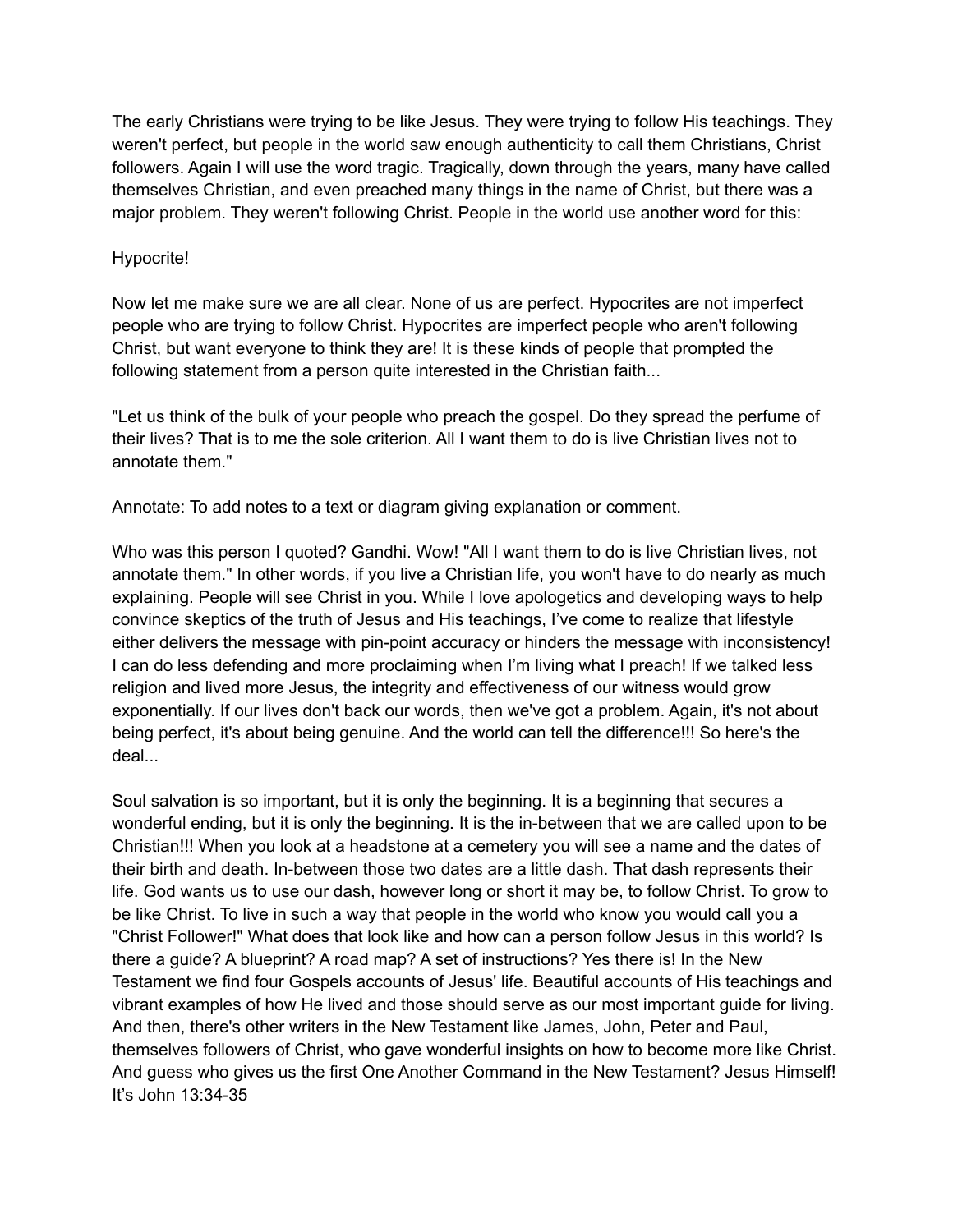John 13:34 "A new command I give you: Love one another. As I have loved you, so you must love one another.

John 13:35 By this all men will know that you are my disciples, if you love one another."

What could be more appropriate than that? Jesus begins our series with His very own One Another Command! There are three major considerations on this One Another Command that come out of these two verses.

#### **Consideration #1 - Love is not optional for a follower of Christ!**

John 13:34 "A new command I give you: Love one another...

If we are to be Christ followers, we must love. It's not optional, it is a command. Are there things in your life that are not optional? For adults, is paying your bills optional? Not without serious consequences. For young people, is doing your homework optional? Not without consequences. If you don't do your homework, then your teacher is not going to be happy and that will show up on your report card and then your parents are not going to be happy and that's when it gets real! Loving others is not optional for a follower of Jesus! Once an expert in the law questioned Jesus. He thought he could stump the great teacher and maybe even discredit him. Listen...

Matthew 22:34 Hearing that Jesus had silenced the Sadducees, the Pharisees got together. Matthew 22:35 One of them, an expert in the law, tested him with this question: Matthew 22:36 "Teacher, which is the greatest commandment in the Law?" Matthew 22:37 Jesus replied: " 'Love the Lord your God with all your heart and with all your soul and with all your mind.' Matthew 22:38 This is the first and greatest commandment. Matthew 22:39 And the second is like it: 'Love your neighbour as yourself.' Matthew 22:40 All the Law and the Prophets hang on these two commandments."

We talked about these verses in one of our earlier Realationships sermons. And you might have noticed that six out of the ten commandments given by God to Moses had to do with loving our neighbor! But God knows it's not always easy to love others, especially when they are not very lovable. Especially when they have hurt us, wronged us, or taken from us. I understand, I too have been hurt by others at times in my life. But we must never forget this: Jesus didn't say you had to like them. He said you have to love them. And what does that mean? Loving someone doesn't mean you have to like what they do, their mean spirit, their hurtful words, their "I don't care" attitude. It does mean that you let Christ help you see beyond their faults and see their need for Christ. It means having a burden that if they don't find Christ they will spend this life and eternity separated from God's love. It means letting Christ help you understand that without the change Jesus made in your life, you would be capable of the same kind of despicable behavior. Ouch! I know that hurts. C.S. Lewis made a good observation about this...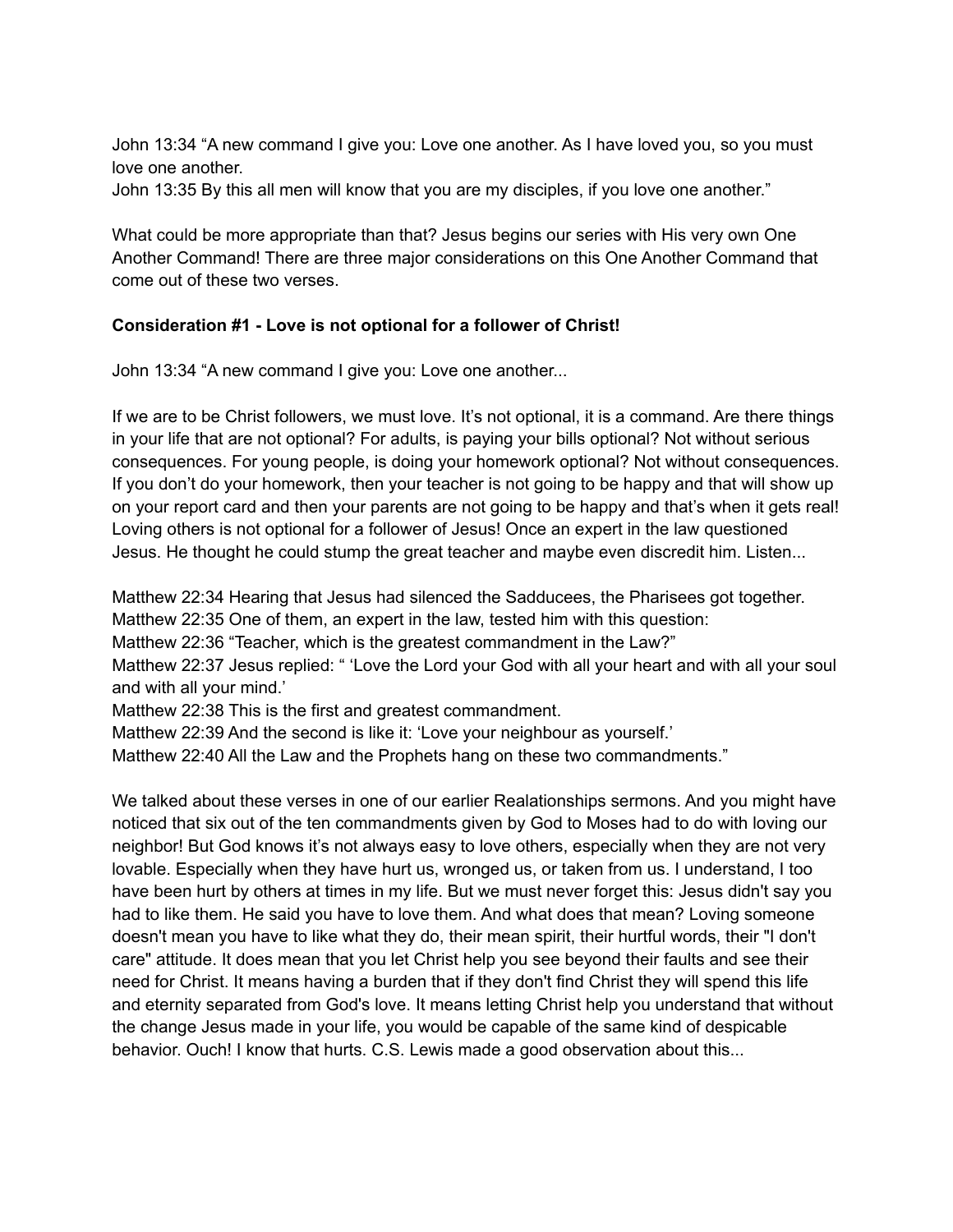"Do not waste time bothering whether you "love" your neighbor; act as if you did. As soon as we do this we find one of the great secrets. When you are behaving as if you loved someone, you will presently come to love him. If you injure someone you dislike you will find yourself disliking him more. If you do him a good turn you will find yourself disliking him less."

Pretty good wisdom! Now I should add that this one another command is specifically talking about loving our brothers and sisters in the family of God, our brothers and sisters in Christ. Jesus said…

John 13:34 "A new command I give you: Love one another...

However, the principle of this one another command to love one another in the family of God can also be found in something else Jesus had to say about loving others!

Luke 6:27 "But I tell you who hear me: Love your enemies, do good to those who hate you, Luke 6:28 bless those who curse you, pray for those who ill-treat you.

Luke 6:29 If someone strikes you on one cheek, turn to him the other also. If someone takes your cloak, do not stop him from taking your tunic.

Luke 6:30 Give to everyone who asks you, and if anyone takes what belongs to you, do not demand it back.

Luke 6:31 Do to others as you would have them do to you.

Luke 6:32 "If you love those who love you, what credit is that to you? Even 'sinners' love those who love them.

Luke 6:33 And if you do good to those who are good to you, what credit is that to you? Even 'sinners' do that.

So love is not optional for a follower of Christ!

# **Consideration # 2 - A follower of Christ seeks to follow Christ's example!**

Jesus practiced what He preached!

John 13:34 "A new command I give you: Love one another. As I have loved you, so you must love one another.

Jesus told his disciples to love as He had loved. To follow His example. Hey kids, it's kind of like having a coach show you or teach you how to play soccer, football or karate. They've played the game and they want to teach you how to be good at whatever sport you are involved in. If we are going to be a Christ follower, we must let Jesus be our coach! And no one has ever been a better coach when it comes to loving others. We are to love as Christ loved. Let me give you an example: Remember Judas? Yeh that guy! Jesus knew that Judas was stealing money from their meager treasury. He knew that he was going to betray him. Did that stop Jesus from loving him? When Jesus was in the Garden of Olives praying before His crucifixion this happened...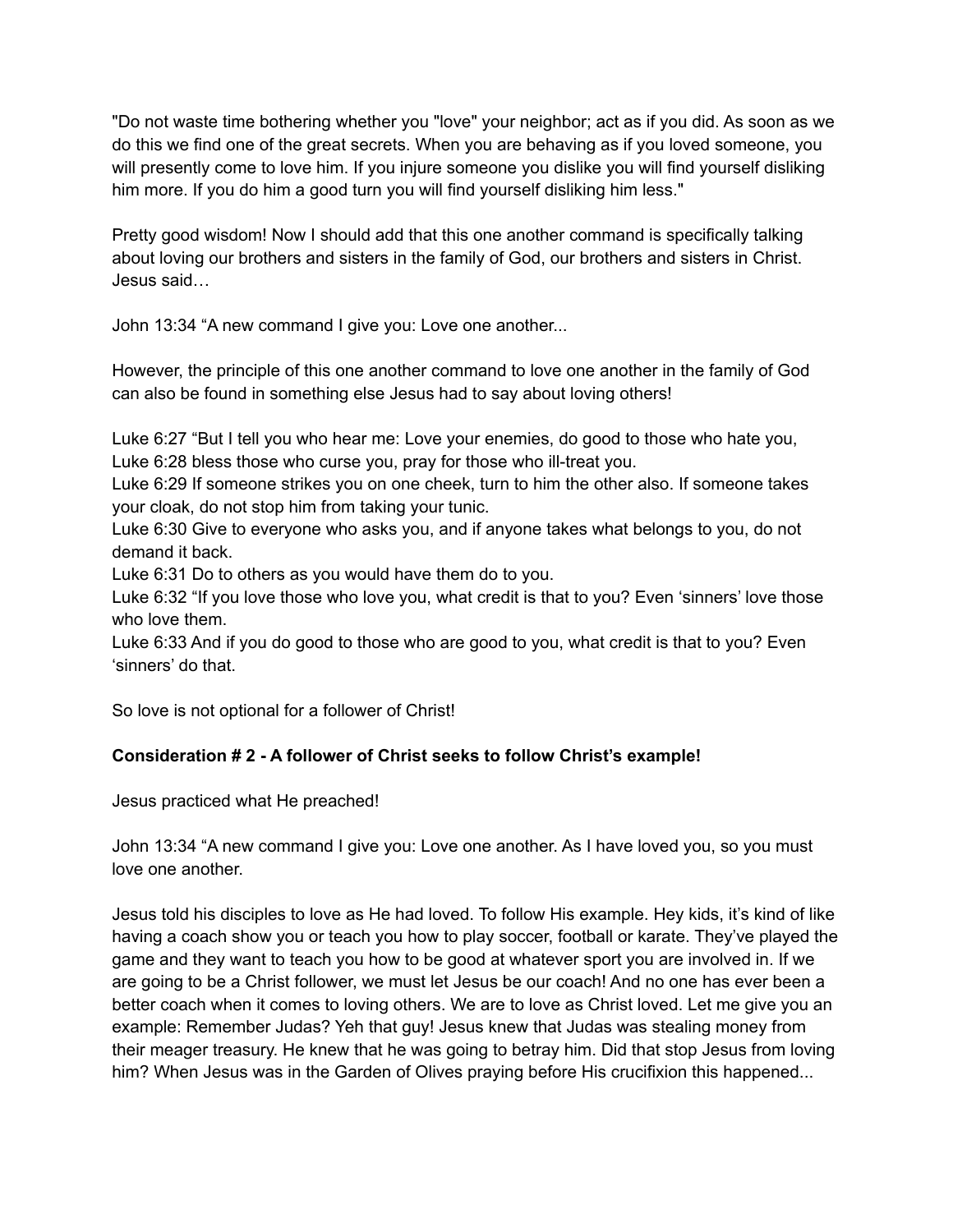Matthew 26:47 While he was still speaking, Judas, one of the Twelve, arrived. With him was a large crowd armed with swords and clubs, sent from the chief priests and the elders of the people.

Matthew 26:48 Now the betrayer had arranged a signal with them: "The one I kiss is the man; arrest him."

Matthew 26:49 Going at once to Jesus, Judas said, "Greetings, Rabbi!" and kissed him. Matthew 26:50 Jesus replied, "Friend, do what you came for." Then the men stepped forward, seized Jesus and arrested him.

Jesus called him friend. The betrayer, the one who turned him over to his enemies. Jesus called him friend and that's because Jesus really did love him. Oh and about this crucifixion...

John 15:13 Greater love has no one than this, that he lay down his life for his friends.

You know, I think sometimes when we are about to betray Jesus with our actions like Judas, or deny Jesus with our words like Peter, if we listen closely we might just hear Jesus say, "Friend, what are you doing?" I say this because we would all like to think we would never betray or deny Jesus. But remember this…

Isaiah 53:5 But he was pierced for our transgressions, he was crushed for our iniquities; the punishment that brought us peace was upon him, and by his wounds we are healed. Isaiah 53:6 We all, like sheep, have gone astray, each of us has turned to his own way; and the LORD has laid on him the iniquity of us all.

And let's remember this important fact found in Paul's letter to the Romans...

Romans 5:8 But God demonstrates his own love for us in this: While we were still sinners, Christ died for us.

Romans 5:9 Since we have now been justified by his blood, how much more shall we be saved from God's wrath through him!

Romans 5:10 For if, when we were God's enemies, we were reconciled to him through the death of his Son, how much more, having been reconciled, shall we be saved through his life!

Make no mistake about it, we are saved through His life, not because of our good life, but let's never forget this…

Ephesians 5:8 For you were once darkness, but now you are light in the Lord. Live as children of light

Ephesians 5:9 (for the fruit of the light consists in all goodness, righteousness and truth) Ephesians 5:10 and find out what pleases the Lord.

And what pleases the Lord? Well we find that answer in...

## **Consideration #3 - Love for one another is the mark of a true Christ follower!**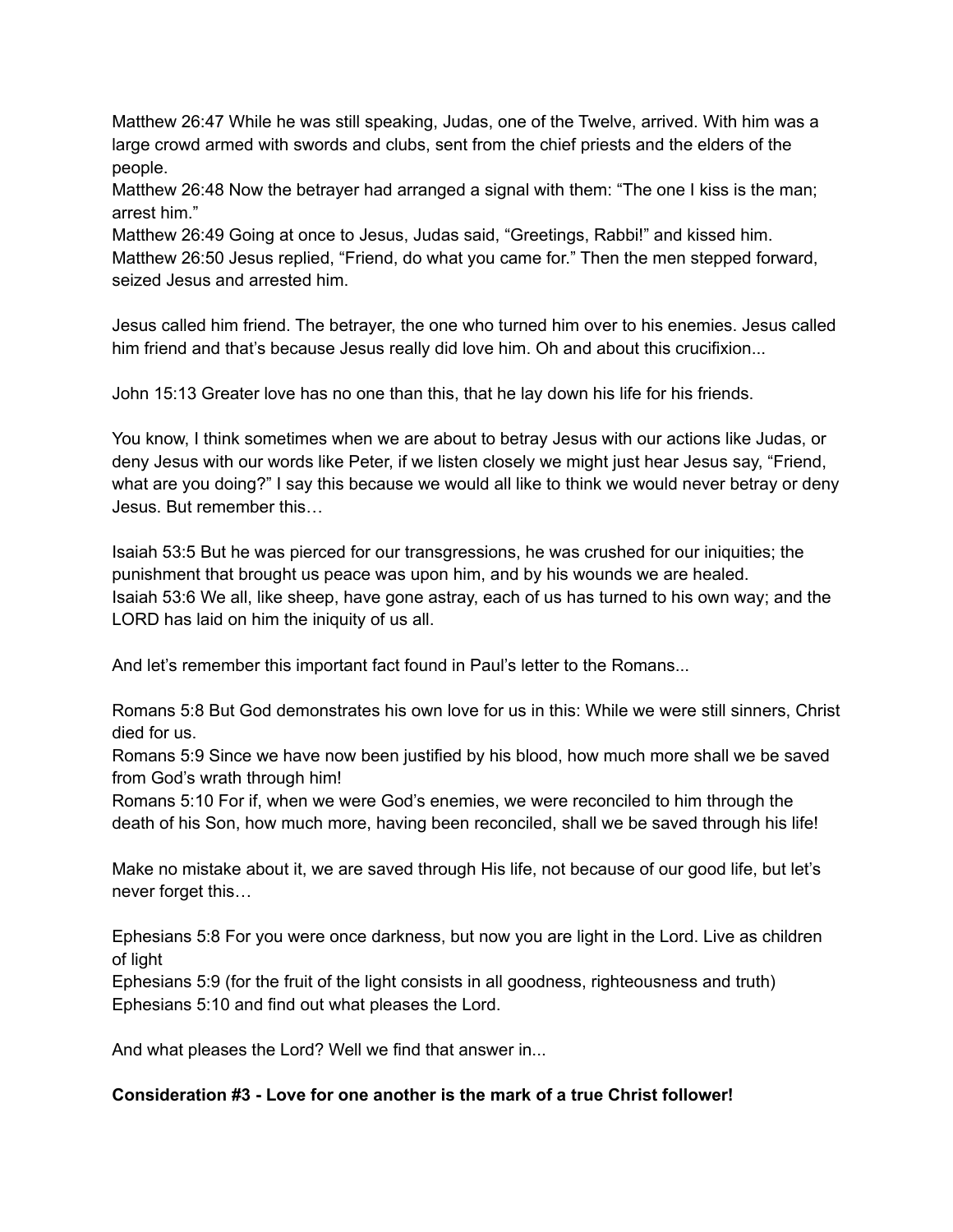John 13:35 By this all men will know that you are my disciples, if you love one another."

I have a question for us today. When the world looks at us, do they see the love of Christ? Do they see our love for one another? What do they see when they peer into the life of the church? Do they see us only loving those in our click, those who agree with us? Those who are like us? Those who share our political views? If Northshore Church is to fulfill its vision...

"To raise up a healthy church that will impact the North Shore and ultimately the world with the life changing message of Jesus Christ!"

If we are to fulfill this vision, we must let the world see our love for one another. They must see our love in what we say and what we do. People in the world understand the importance of branding. When you see a check mark on a pair of shoes you immediately know the brand, right? Or if you have a phone or a computer that has an apple with a chunk out of the side, you know what brand it is, right? But what brands us as Christians, as followers of Christ? Is it the cross necklace we wear? There are people in the world who wear a big cross because it's a fashion statement for them. Don't get me wrong, I love my cross necklace because it reminds me of God's love for me, but it's not what identifies me as a Christ follower. The world is not going to know us by the Christian bumper sticker on our car, and I'm not against having the fish symbol on your car, which ironically was originally used by Christians to hide their Christianity from their Roman persecutors. And by the way, if you do have a Christian bumper sticker or a Northshore Church sticker on your car, please remember that when you're driving! What is the bottom line? Love for one another is the mark that brands us as Christ followers. In fact, John, a disciple whom Jesus loved deeply and was very close to, wrote the following words and gives us a good summary of our one another command for today.

1 John 3:18 Dear children, let us not love with words or tongue but with actions and in truth.

1 John 4:7 Dear friends, let us love one another, for love comes from God. Everyone who loves has been born of God and knows God.

1 John 4:8 Whoever does not love does not know God, because God is love.

1 John 4:9 This is how God showed his love among us: He sent his one and only Son into the world that we might live through him.

1 John 4:10 This is love: not that we loved God, but that he loved us and sent his Son as an atoning sacrifice for our sins.

1 John 4:11 Dear friends, since God so loved us, we also ought to love one another.

1 John 4:12 No-one has ever seen God; but if we love one another, God lives in us and his love is made complete in us.

1 John 4:19 We love because he first loved us.

1 John 4:20 If anyone says, "I love God," yet hates his brother, he is a liar. For anyone who does not love his brother, whom he has seen, cannot love God, whom he has not seen.

1 John 4:21 And he has given us this command: Whoever loves God must also love his brother.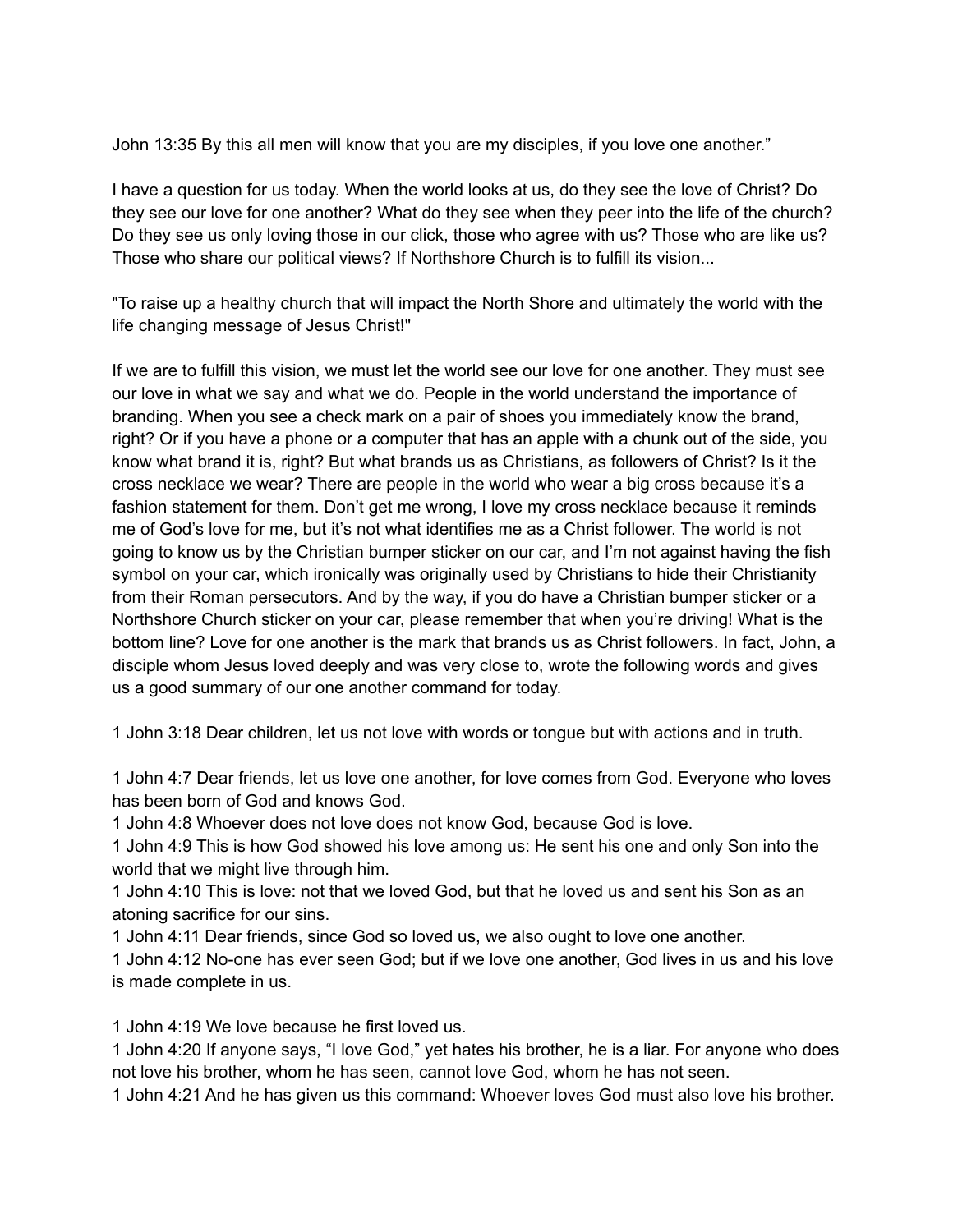Now someone here might say, "But Pastor Larry, I struggle to love others and even some people in the family of God! What does this mean for me? Does this mean I'm not saved? No it doesn't! Remember the Bible says we all sin and fall short of the Glory of God and John also said this in his letter a few chapters back…

1 John 1:8 If we claim to be without sin, we deceive ourselves and the truth is not in us. 1 John 1:9 If we confess our sins, he is faithful and just and will forgive us our sins and purify us from all unrighteousness.

Remember what I told you earlier about the difference between relationship with God and fellowship with God? When we repent of our sin and accept God's grace and love we are adopted into God's family through the shed blood of Jesus Christ and a relationship is established that cannot be revoked. However, if we choose to live in sin and if we refuse to love one another then we cannot live in fellowship with God! The fellowship is broken, not the relationship. It's like this...Let's say a young girl runs away from home to live a terrible life in the world and rejects her parents attempts to reach out to her. Her fellowship with her mom and dad is broken or severely limited. She may not even claim her parents. However, she will still be their child, she can't change that! And if the parents were to disown her, and cut off all fellowship, she would still be their daughter, they can't change that! Now here's the deal: God will not disown one of His children, He promised, but if we allow ourselves to be enslaved in sin and refuse to love others then we are not loving God and we lose that sweet fellowship with God, the blessings of God, and the peace of God He so wants us to have. And while this one another command is not optional if we desire to be right with God, God has given us a choice. We can walk in fellowship with Him and follow His one another commands or not. There are consequences, good and bad, but remember, once Jesus is your Savior, that's a one and done! Let's pray!

## **Small Group Discussion Helps**

How have you understood the word Christian in the past and how do you view the word today?

The original word Christian was a derogatory word used to put down people who were trying to imitate Christ by following His teachings. However, it became more of a compliment to the early followers of Jesus. Why? 1 Pet 4:16 However, if you suffer as a Christian, do not be ashamed, but praise God that you bear that name. (NIV)

As a Christ follower we are commanded by Jesus to love one another. Why is this sometimes hard to do? What are some things we can do that will help us love one another?

Col 3:13 Bear with each other and forgive whatever grievances you may have against one another. Forgive as the Lord forgave you.

Col 3:14 And over all these virtues put on love, which binds them all together in perfect unity. (NIV)